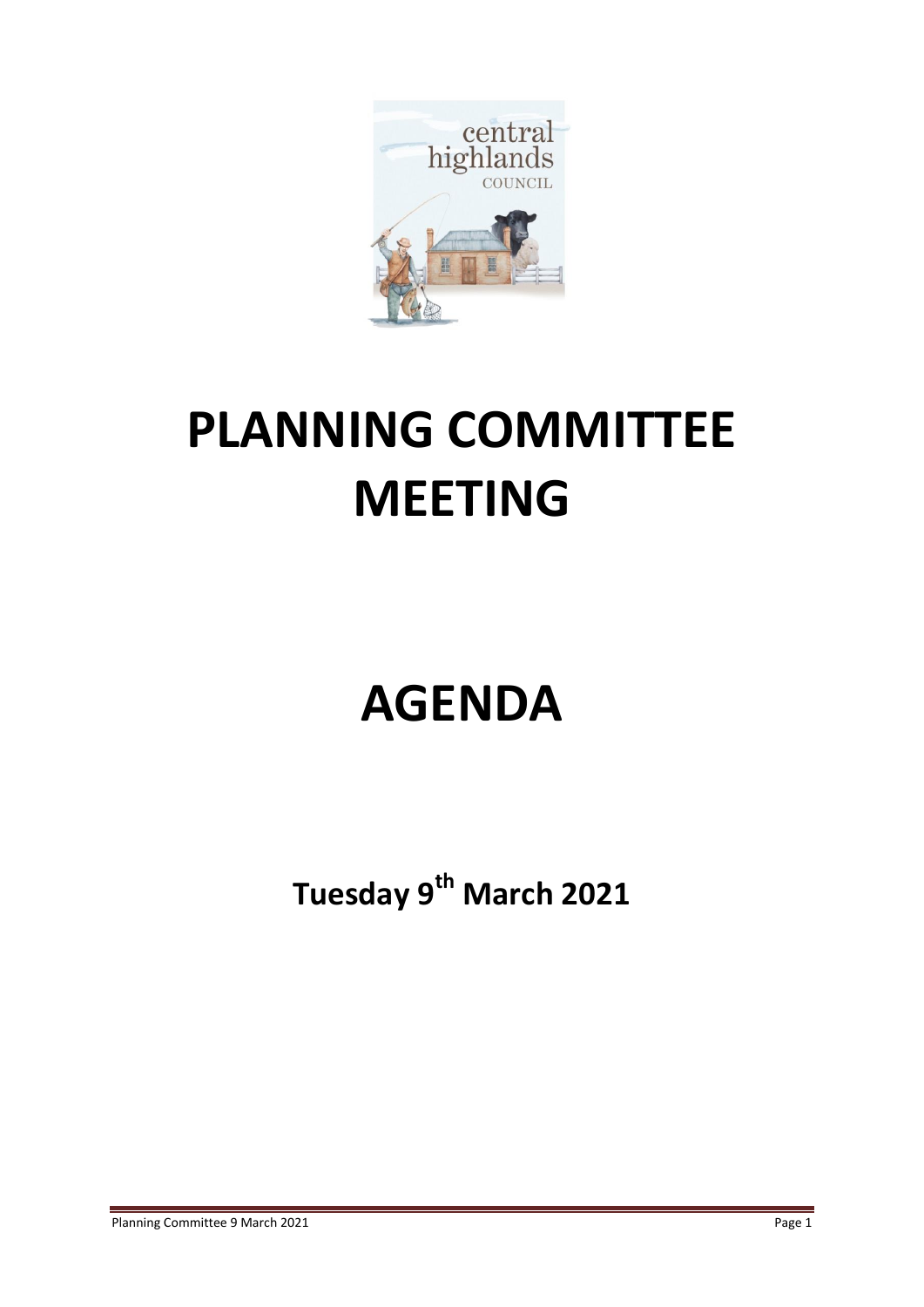

## **NOTICE OF MEETING**

### **Council Representatives:**

Clr Allwright (Chairperson); Mayor Triffitt, Clr Poore & Clr Cassidy (Clr Bailey – Proxy)

Dear Councillors,

Notice is hereby given that the next Planning Committee Meeting will be held at the Council Chambers, 19 Alexander Street, Bothwell at 9.00 a.m. on Tuesday, 9<sup>th</sup> March 2021, to discuss business as printed below.

I certify that the contents of the reports have been provided in accordance with section 65 of the Local Government Act 1993.

> Lyn Eyles **GENERAL MANAGER**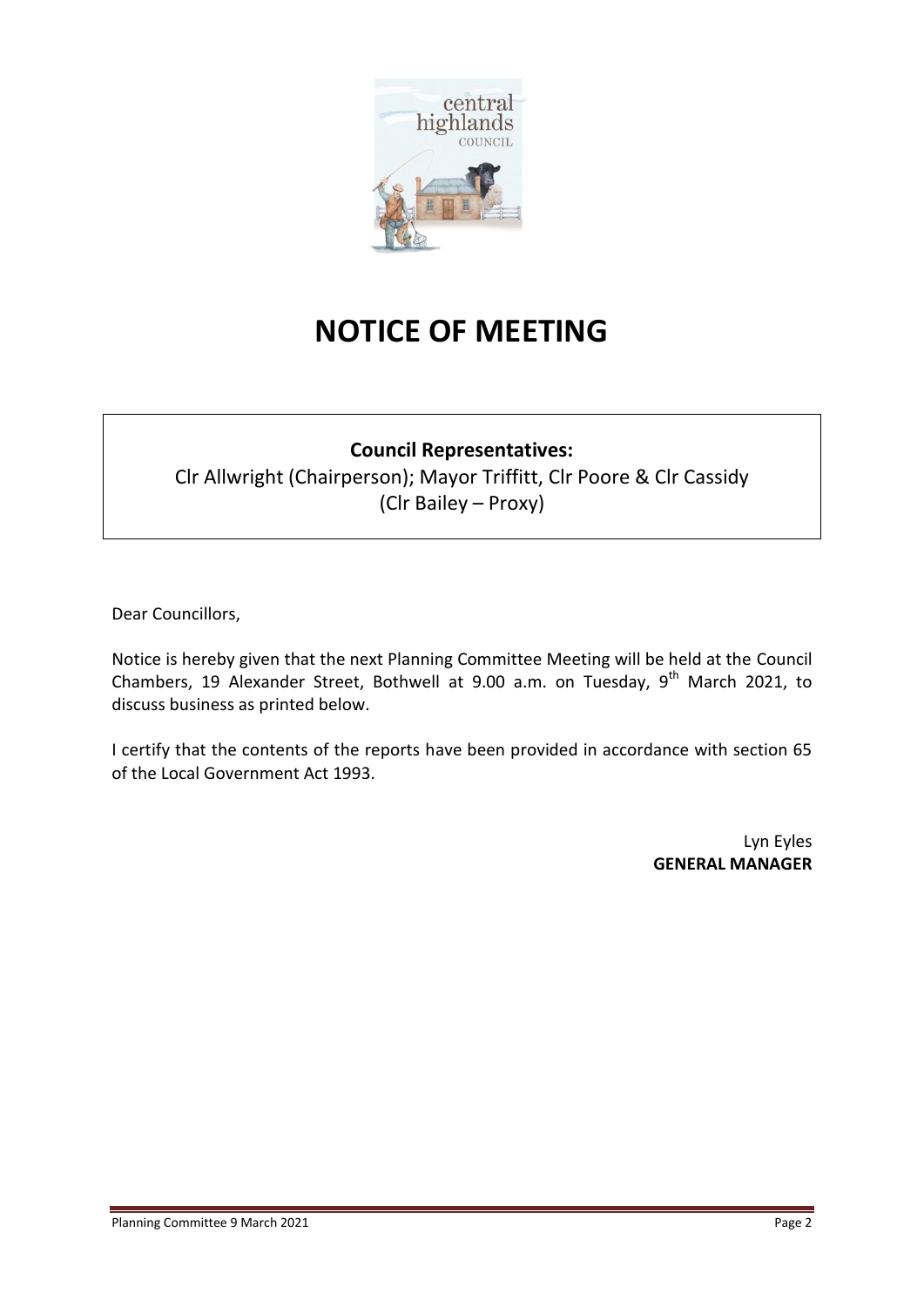### **PLANNING COMMITTEE AGENDA**

#### **1.0 PRESENT**

#### **2.0 APOLOGIES**

#### **3.0 PECUNIARY INTEREST DECLARATIONS**

In accordance with Regulation 8 (7) of the Local Government (Meeting Procedures) Regulations 2015, the Chairman requests Councillors to indicate whether they or a close associate have, or are likely to have a pecuniary interest (any pecuniary or pecuniary detriment) in any item of the Agenda.

#### **4.0 CONFIRMATION OF MINUTES**

Moved **Cir** Seconded **Cir** 

THAT the Draft Minutes of the Planning Committee Meeting of Council held on Tuesday 12<sup>th</sup> January 2021 to be confirmed.

*Carried*

#### **5.0 QUESTION TIME & DEPUTATIONS**

**6.0 DA 2020/95 : SUBDIVISION – REORGANISATION OF BOUNDARIES : 289 Rotherwood Road, Lower Marshes**

#### **Report by**

Louisa Brown (Planning Officer)

#### **Applicant**

James McShane

#### **Owner**

McShane Rotherwood Pty Ltd

#### **Discretions**

**26.5.2 (A1)** Reorganisation of boundaries

#### **Proposal**

The proposal is to reorganise the boundaries of two existing lots in separate ownership, McShane Rotherwood Pty Ltd and Sam Woodward.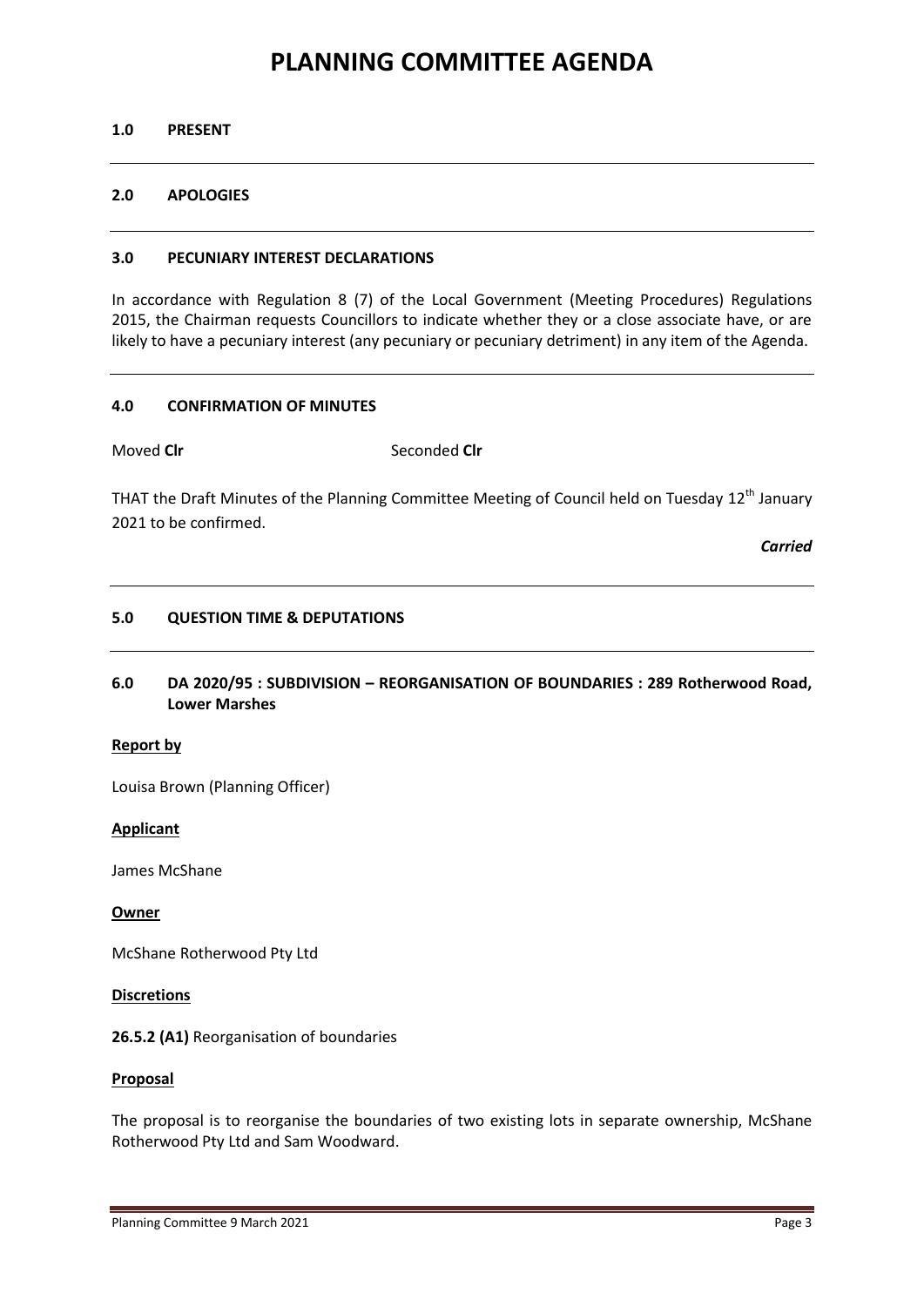The existing titles have areas of 211.0ha (CT167018/1) and 20.49ha (CT167017/1). Both lots are parallel to Rotherwood Road and have separate access from this road.

Under the proposal, 63ha of the 211ha (CT167018/1) owned by McShane Rotherwood Pty Ltd will be transferred to the neighbouring property owned by Sam Woodward 20.49ha (CT167017/1). Both properties will continue under the current use, livestock grazing and small scale farming. A sale agreement has been signed by both parties, subject to Council approval of this Reorganisation of Boundaries.

After the reorganisation of the boundaries, the 211ha (CT167018/1) owned by McShane Rotherwood Pty Ltd will become 148ha (CT167018/1) and Sam Woodward's (CT167017/1) 83.49ha.

There are no easements and the proposed sale area does not contain any structures. The existing title owned by Sam Woodward 20.49ha (CT167017/1) includes a farm house and outbuildings. A private access road for Parks & Wildlife into the adjacent Ironpot Gully Reserve will remain within the McShane Rotherwood Pty Ltd title (CT167018/1). The new boundary follows existing fence lines, no earthworks or new infrastructure are required.

The proposal is discretionary owing to being a subdivision and is assessed against the subdivision standards for the Rural Resource Zone pursuant to section 26.0 of the Central Highlands Interim Planning Scheme 2015.

#### **Subject site and Locality.**

The subject land is located to the North East of Bothwell and north of the Jordan River at Lower Marshes and consists of two adjoining titles CT167018/1 and CT167017/1. The lots current sizes are 211ha and 20.49ha respectively.

The locality is characterised by medium to large lots of productive farm land close to the Jordan River, to the south and east. Situated to the northwest boundary is The Ironpot Gully Reserve, which is Crown Land. Land in the area is predominantly zoned Rural Resource.



**Fig 1.** Location and zoning of the existing two titles (red pin and blue shaded), indicating the Rural Resource zone (Cream) and adjoining Environmental Management zone (Dark green). (Source: LISTmap, accessed 13/9/2017)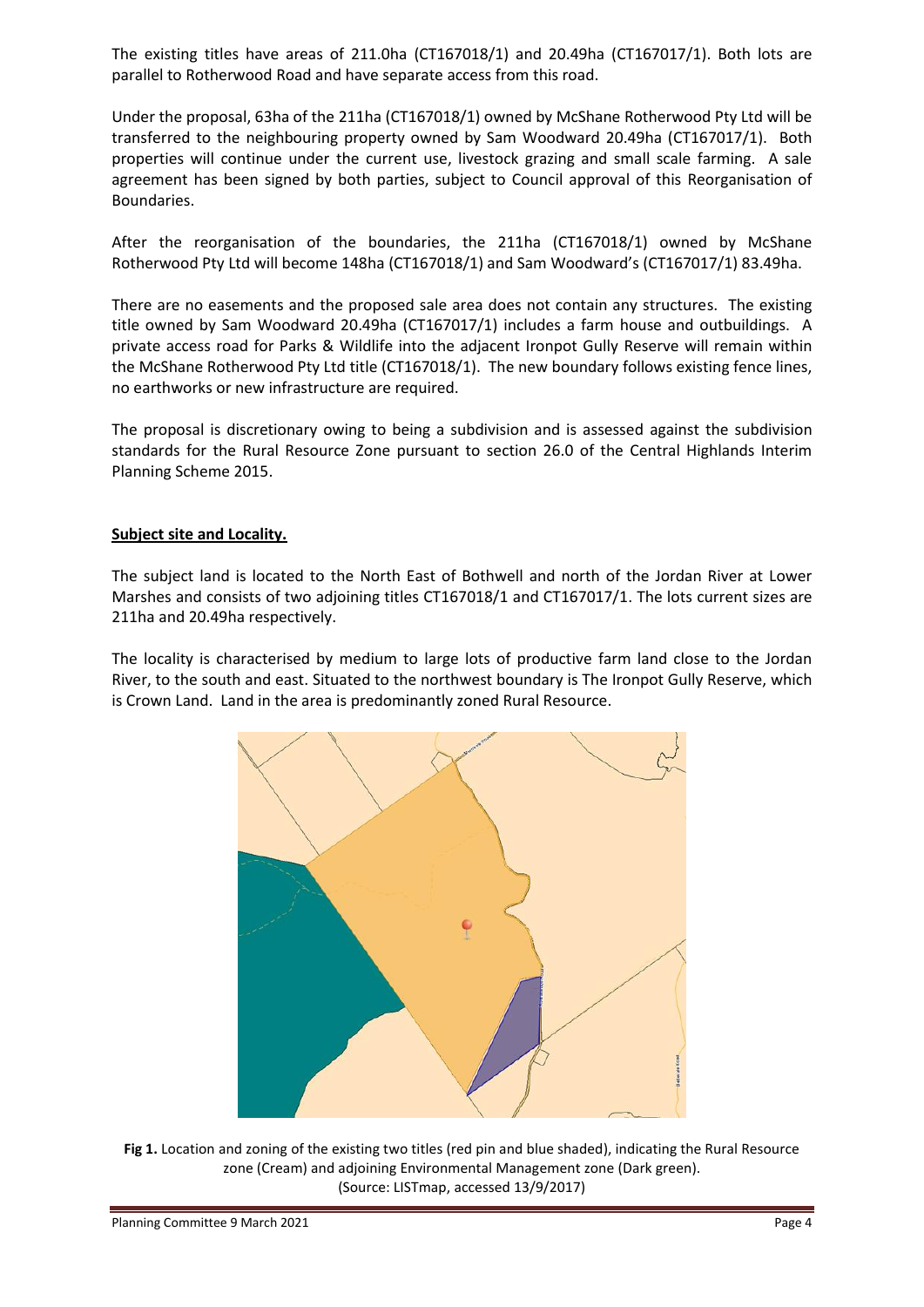

**Fig 2.** Aerial photo of the subject land and surrounding area, title marked blue and red shaded (Source: LISTmap, accessed 13/9/2017)



**Fig 3.** Plan of land for reorganisation (Source: LISTmap, accessed 13/9/2017)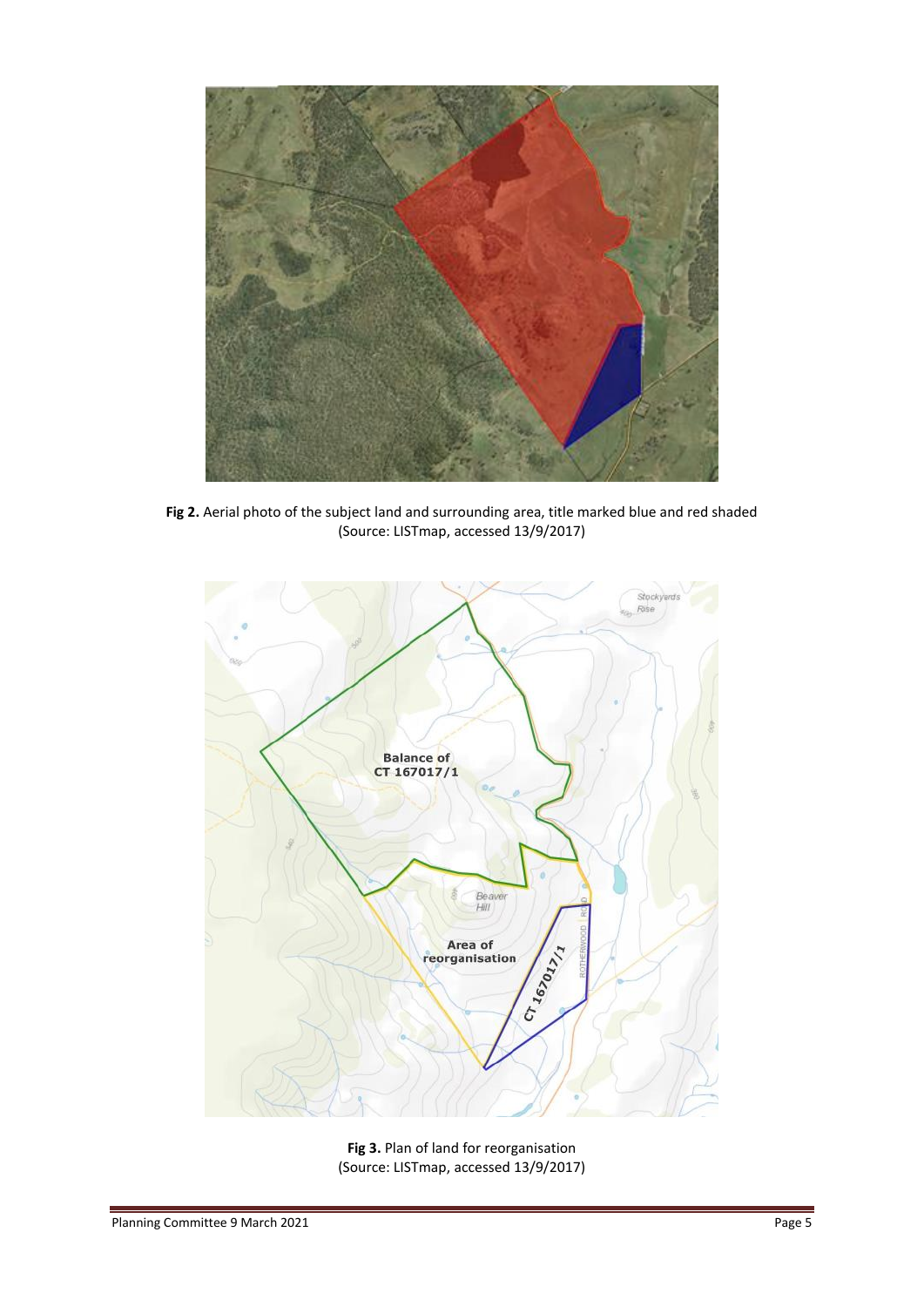#### **Exemptions**

Nil

#### **Special Provisions**

Nil

#### **Use standards**

There are no applicable use standards for subdivision.

#### **Development standards for Reorganisation of Boundaries**

The subject land is in the Rural Resource Zone. The proposal must satisfy the requirements of the following development standards, relevant to subdivisions:

| 26.5.2 Reorganisation of Boundaries                                                       |                                    |                                   |                                              |                                                                                   |  |  |  |  |
|-------------------------------------------------------------------------------------------|------------------------------------|-----------------------------------|----------------------------------------------|-----------------------------------------------------------------------------------|--|--|--|--|
| To promote the consolidation of rural resource land and to allow for the rearrangement of |                                    |                                   |                                              |                                                                                   |  |  |  |  |
| existing titles, where appropriate, to provide for a better division of land.             |                                    |                                   |                                              |                                                                                   |  |  |  |  |
| <b>Acceptable</b>                                                                         |                                    |                                   | <b>Performance Criteria</b>                  | <b>OFFICER COMMENT</b>                                                            |  |  |  |  |
| <b>Solutions</b>                                                                          |                                    |                                   |                                              |                                                                                   |  |  |  |  |
|                                                                                           |                                    |                                   |                                              |                                                                                   |  |  |  |  |
| A1                                                                                        | <b>P1</b>                          |                                   |                                              | The proposal does not comply with the                                             |  |  |  |  |
|                                                                                           | The reorganisation of boundaries   |                                   |                                              | Acceptable Solution and must be                                                   |  |  |  |  |
| A lot is                                                                                  | must satisfy all of the following: |                                   |                                              | assessed<br>against the Performance                                               |  |  |  |  |
| for public                                                                                |                                    |                                   | (a) all existing lots are adjoining or       | Criteria.                                                                         |  |  |  |  |
| open space, a                                                                             |                                    |                                   | separated only by a road;                    |                                                                                   |  |  |  |  |
| riparian or                                                                               |                                    |                                   |                                              | (a) Complies - both lots are adjoining.                                           |  |  |  |  |
| littoral reserve                                                                          | (b)                                |                                   | no existing lot was formally a               |                                                                                   |  |  |  |  |
| or utilities.                                                                             |                                    |                                   | crown reserved road or other                 | (b) Complies - no lot was formerly a                                              |  |  |  |  |
|                                                                                           |                                    |                                   | reserved land;                               | crown reserved road or reserved land.                                             |  |  |  |  |
|                                                                                           |                                    |                                   |                                              |                                                                                   |  |  |  |  |
|                                                                                           | (c)                                | provide for the sustainable       |                                              | (c) Complies - dwelling and additional                                            |  |  |  |  |
|                                                                                           |                                    |                                   | commercial operation of the land             | agricultural land in one lot.                                                     |  |  |  |  |
|                                                                                           |                                    | by either:                        |                                              |                                                                                   |  |  |  |  |
|                                                                                           |                                    |                                   |                                              | (d)<br>Complies<br>dwelling<br>- existing                                         |  |  |  |  |
|                                                                                           |                                    | (i)                               | encompassing all or most                     | complies with setbacks of 26.4.2.                                                 |  |  |  |  |
|                                                                                           |                                    |                                   | of the agricultural land and                 |                                                                                   |  |  |  |  |
|                                                                                           |                                    |                                   | key agricultural                             | (e) Complies - existing dwelling is                                               |  |  |  |  |
|                                                                                           |                                    |                                   | infrastructure (including                    | primary dwelling of lot CT167017/1.                                               |  |  |  |  |
|                                                                                           |                                    |                                   | the primary dwelling) in                     |                                                                                   |  |  |  |  |
|                                                                                           |                                    |                                   | one lot, the 'primary                        | (f) No new vacant lot created.                                                    |  |  |  |  |
|                                                                                           |                                    |                                   | agricultural lot', as                        |                                                                                   |  |  |  |  |
|                                                                                           |                                    |                                   | demonstrated by a whole                      | (g) Complies - both lots over 1ha, both<br>lots have frontage greater than 6m and |  |  |  |  |
|                                                                                           |                                    |                                   | farm management plan,                        |                                                                                   |  |  |  |  |
|                                                                                           |                                    | (ii)                              |                                              | both lots serviced by existing access.                                            |  |  |  |  |
|                                                                                           |                                    |                                   | encompassing an existing<br>or proposed non- | (h)There are no Local Area Objectives                                             |  |  |  |  |
|                                                                                           |                                    |                                   | agricultural rural resource                  | Character<br>or<br><b>Desired</b><br>Future                                       |  |  |  |  |
|                                                                                           |                                    |                                   | use in one lot;                              | Statements in the Rural Resource zone.                                            |  |  |  |  |
|                                                                                           |                                    |                                   |                                              |                                                                                   |  |  |  |  |
|                                                                                           |                                    | (d) if a lot contains an existing |                                              |                                                                                   |  |  |  |  |
|                                                                                           |                                    |                                   |                                              |                                                                                   |  |  |  |  |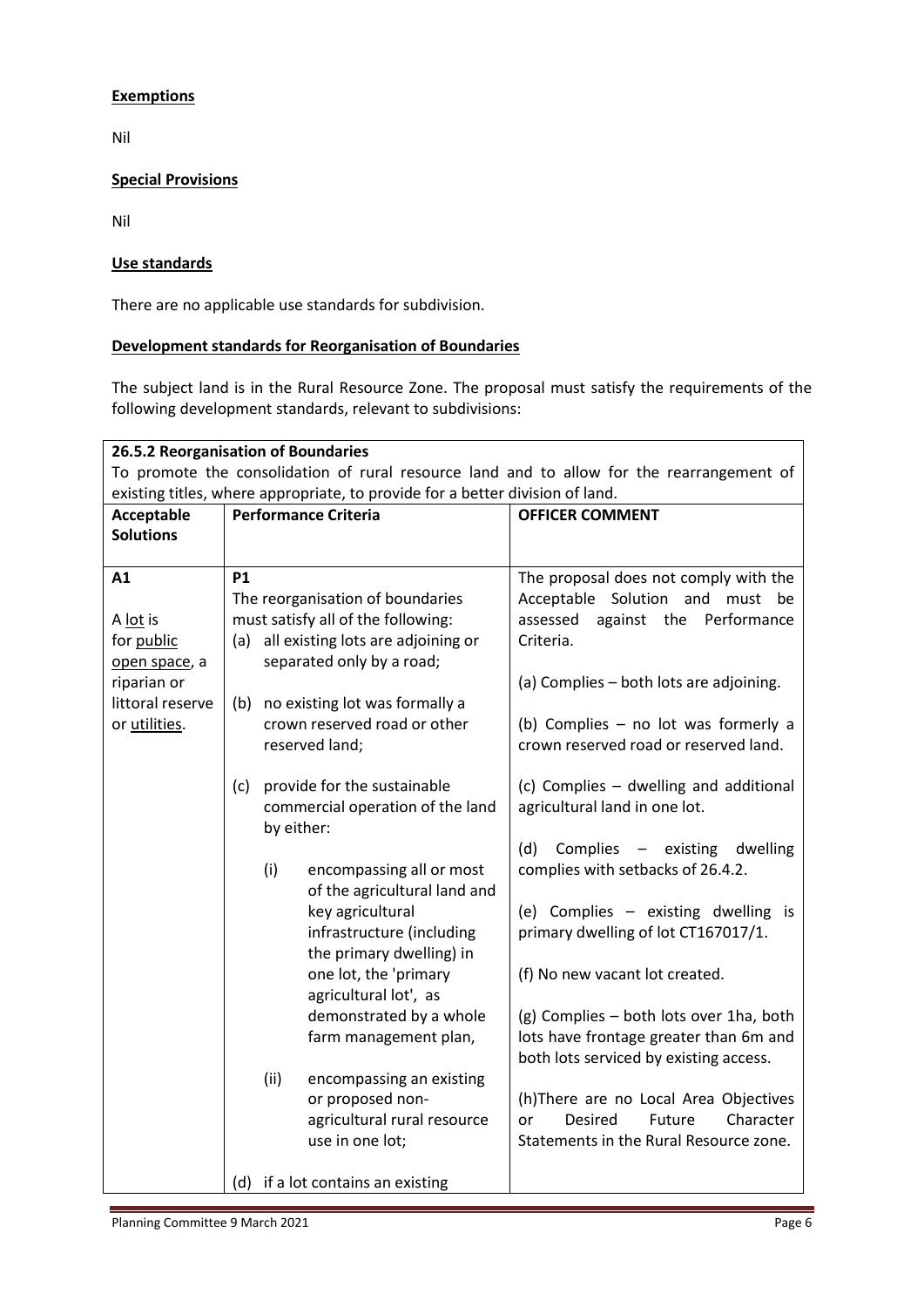|     |                        | dwelling, setbacks to new                                                                                                                                          |  |
|-----|------------------------|--------------------------------------------------------------------------------------------------------------------------------------------------------------------|--|
|     |                        | boundaries satisfy clause 26.4.2;                                                                                                                                  |  |
|     |                        | (e) if containing a dwelling, other<br>than the primary dwelling, the<br>dwelling is surplus to rural<br>resource requirements of the<br>primary agricultural lot; |  |
| (f) | a new vacant lot must: |                                                                                                                                                                    |  |
|     | (i)                    | contain land surplus to<br>rural resource<br>requirements of the<br>primary agricultural lot;                                                                      |  |
|     | (ii)                   | contain a building area<br>capable of accommodating<br>residential development<br>satisfying clauses 26.4.2<br>and 26.4.3.                                         |  |
|     | (iii)                  | not result in a significant<br>increase in demand for<br>public infrastructure or<br>services;                                                                     |  |
| (g) | following:             | all new lots must comply the                                                                                                                                       |  |
|     | (i)                    | be no less than 1ha in size;                                                                                                                                       |  |
|     | (ii)                   | have a frontage of no less<br>than 6m;                                                                                                                             |  |
|     | (iii)                  | be serviced by safe<br>vehicular access<br>arrangements;                                                                                                           |  |
|     |                        | (h) be consistent with any Local Area<br><b>Objectives or Desired Future</b><br><b>Character Statements provided</b><br>for the area.                              |  |

#### **Codes**

#### *E1 Bushfire-Prone Areas Code*

The Bushfire-Prone Code applies to subdivision of land that is located within a bushfire-prone area. E1.6 Development Standards, E1.6.1 Subdivision: Provision of Hazard Management Areas requires that a Bushfire Risk and Hazard Management Plan be prepared by TFS or an accredited person.

A Bushfire Hazard Report has been submitted as a part of the application, by Enviro-Dynamics in February 2021. This report includes a Certificate confirming that both lots Provides BAL-19, access complies with requirements and static water supply complies requirements. The report has been certified by an accredited Bushfire Assessor.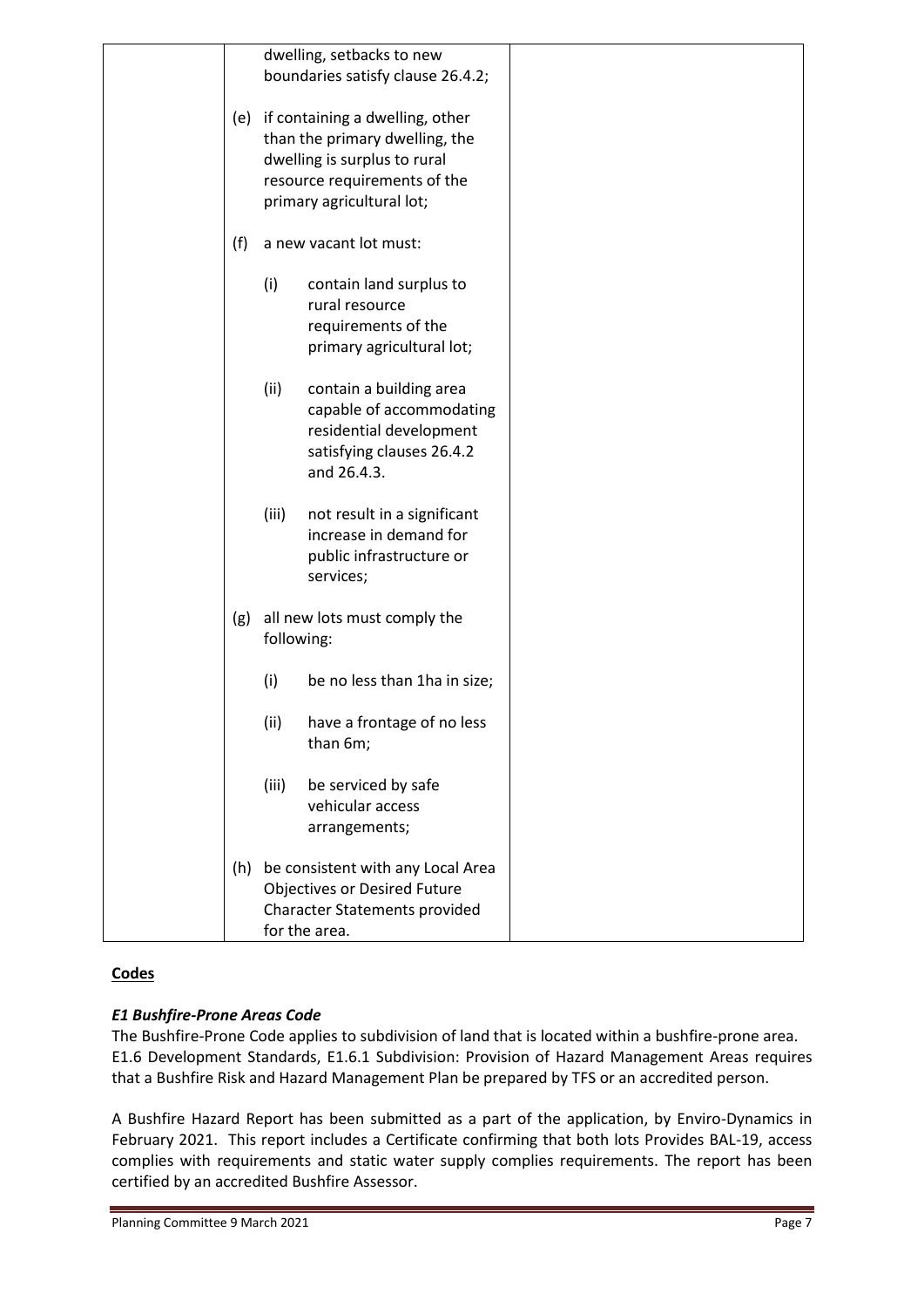The report makes two recommendations for the property owned by Sam Woodward (CT167017/1), these are;

- Maintain existing access and driveway and turning: and
- Install a compliant water tank dedicated for fire-fighting purposes.

#### *E3.0 Landslide Code*

Some parts of the subject land are identified as Low Landslide Risk Areas. As the areas are small and no works will be required for the subdivision further assessment is not required.

#### *E11.0 Waterway and Coastal Protection Code:*

Parts of the site include minor creeks/drainage lines are covered by Waterway Protection Areas under the Waterway and Coastal Protection Code. The Code applies to all development including subdivision however this proposal meets the exemptions of the code owing to there being no works required within a Waterway Protection Area.

#### **Representations**

The proposal was advertised for the statutory 14 days period from 15 December 2020 until 11 January 2021. One representation was received from Tasmania Fire Service (TFS).

| <b>Summary of Matter Raised by Representors</b>                                                                                                                                                                                                                                                             | <b>Officer Response</b>                                                                                                                                                                                                                                                                                                                                                                 |
|-------------------------------------------------------------------------------------------------------------------------------------------------------------------------------------------------------------------------------------------------------------------------------------------------------------|-----------------------------------------------------------------------------------------------------------------------------------------------------------------------------------------------------------------------------------------------------------------------------------------------------------------------------------------------------------------------------------------|
| The subject site is within a bush-prone area, the<br>development requires a Bushfire Hazard<br>Management Plan (BHMP) to comply with<br>Planning Directive 5 - Bushfire-Prone Areas<br>Code.<br>TFS recommends that Council does not approve<br>the application without a certified BHMP being<br>provided. | A Bushfire Hazard Report has subsequently<br>been submitted as a part of the application, by<br>Enviro-Dynamics. This report includes a<br>Certificate confirming that both lots Provides<br>BAL-19 solutions, access complies<br>with<br>requirements and static water supply complies<br>requirements.<br>The report has been certified by an accredited<br><b>Bushfire Assessor.</b> |
|                                                                                                                                                                                                                                                                                                             |                                                                                                                                                                                                                                                                                                                                                                                         |

#### **Conclusion**

The proposal for the reorganisation of boundaries of CT167018/1 and CT167017/1 is assessed to comply with the applicable standards of the Rural Resource Zone and the relevant codes of the *Central Highlands interim Planning Scheme 2015* as outlined in the body of this report.

The proposal was advertised for public comment one representations was received, which has been addressed in this report.

It is recommended that the application be approved, subject to conditions.

#### **Legislative Context**

The purpose of the report is to enable the Planning Authority to determine the Development Application DA2019/13 in accordance with the requirements of the *Land Use Planning and*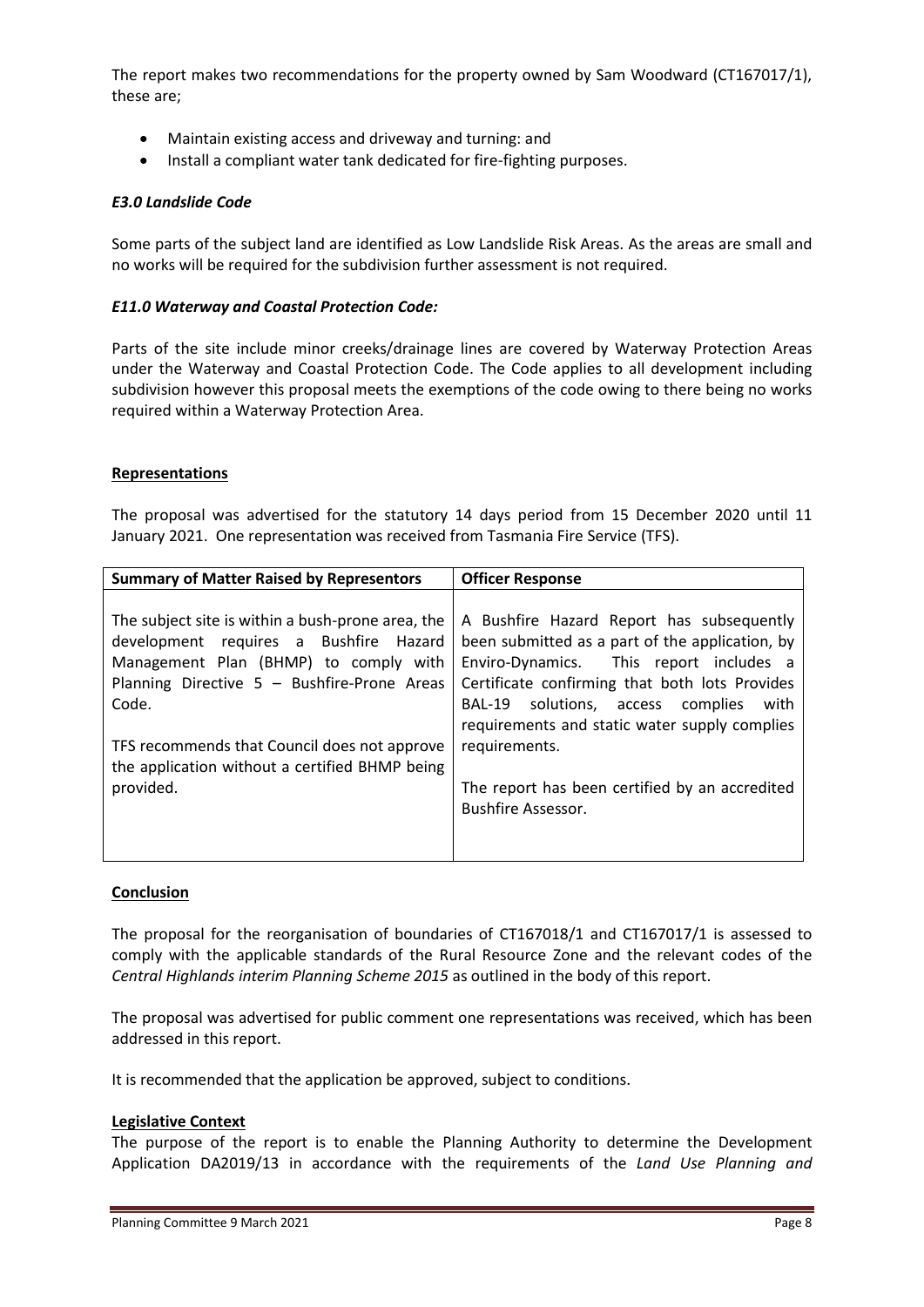*Approvals Act 1993* (LUPAA). The provisions of LUPAA require a Planning Authority to take all reasonable steps to ensure compliance with the Planning Scheme.

This report details the reasons for the officers Recommendation. The Planning Authority must consider the report but is not bound to adopt the Recommendation. Broadly, the Planning Authority can either: (1) adopt the Recommendation, (2) vary the Recommendation by adding, modifying or removing recommended conditions or (3) replacing an approval with a refusal.

This determination has to be made no later than 19<sup>th</sup> March 2021, which has been extended beyond the usual 42 day statutory time frame with the consent of the application.

Any decision that is an alternative to the Recommendation requires a full statement of reasons to ensure compliance with the *Judicial Review Act 2000* and the *Local Government (Meeting Procedures) Regulations 2015*. Section 25 (2) of the *Local Government (Meeting Procedures) Regulations 2015* states:

*25 (2): The general manager is to ensure that the reasons for a decision by a council or council committee acting as a planning authority are recorded in the minutes of the meeting.*

#### **Options**

The Planning Authority must determine the Development Application DA2020/95 Reorganisation of Boundaries, 289 Rotherwood Road, Lower Marshes CT167018/1 in accordance with one of the following options:

#### **1. Approve in accordance with the Recommendation:-**

In accordance with section 57 of the Land Use Planning and Approvals Act 1993 the Planning Authority **Approve** the Development Application DA2020/95 Reorganisation of Boundaries, 289 Rotherwood Road, Lower Marshes CT167018/1, subject to conditions in accordance with the Recommendation.

#### **2. Approve with altered conditions:-**

In accordance with section 57 of the Land Use Planning and Approvals Act 1993 the Planning Authority **Approve** the Development Application DA2020/95 Reorganisation of Boundaries, 289 Rotherwood Road, Lower Marshes CT167018/1, subject to conditions as specified below.

*Should Council opt to approve the Development Application subject to conditions that are different to the Recommendation the modifications should be recorded below, as required by Section 25(2) of the Local Government (Meeting Procedures) Regulations 2015:*

Alteration to Conditions:-

#### **3. Refuse to grant a permit:-**

In accordance with section 57 of the Land Use Planning and Approvals Act 1993 the Planning Authority **Refuse** the Development Application DA2020/95 Reorganisation of Boundaries, 289 Rotherwood Road, Lower Marshes CT167018/1, for the reasons detailed below.

*Should the Planning Authority opt to refuse to grant a permit contrary to the officers Recommendation, the reasons for the decision should be recorded below, as required by Section 25(2) of the Local Government (Meeting Procedures) Regulations 2015:*

Reasons :-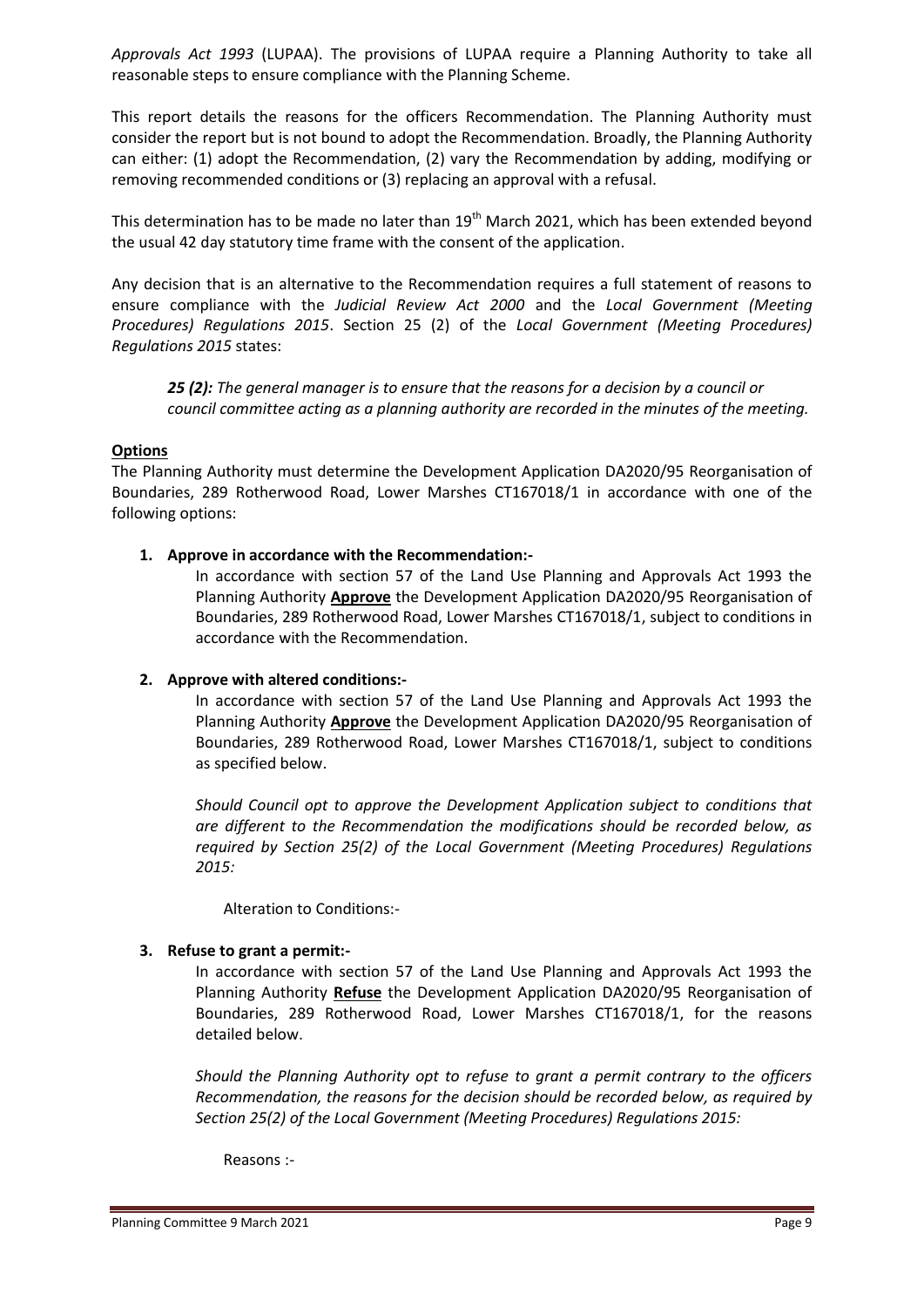#### **Recommendation**

#### Moved **Clr** Seconded **Clr**

The proposal is assessed to substantially comply with the requirements of the Central Highlands Interim Planning Scheme 2015 and so in accordance with section 57 of the Land Use Planning and Approvals Act 1993, the Planning Authority is recommended to approve the application for Development Application DA2020/95 Reorganisation of Boundaries, 289 Rotherwood Road, Lower Marshes CT167018/1 subject to the conditions below.

#### **Recommended Conditions**

#### *General*

- 1) The subdivision layout or development must be carried out substantially in accordance with the application for planning approval, the endorsed drawings and with the conditions of this permit and must not be altered or extended without the further written approval of Council.
- 2) This permit shall not take effect and must not be acted on until 15 days after the date of receipt of this permit unless, as the applicant and the only person with a right of appeal, you notify Council in writing that you propose to commence the use or development before this date, in accordance with Section 53 of the Land Use Planning and Approvals Act 1993.

#### *Services*

3) The Subdivider must pay the cost of any alterations and/or reinstatement to existing services, Council infrastructure or private property incurred as a result of the proposed subdivision works. Any work required is to be specified or undertaken by the authority concerned.

#### *Final plan*

- 4) A final approved plan of survey and schedule of easements as necessary, together with one copy, must be submitted to Council for sealing. The final approved plan of survey must be substantially the same as the endorsed plan of subdivision and must be prepared in accordance with the requirements of the Recorder of Titles.
- 5) A fee of \$210.00, or as otherwise determined in accordance with Council's adopted fee schedule, must be paid to Council for the sealing of the final approved plan of survey.
- 6) All conditions of this permit, including either the completion of all works and maintenance or payment of security in accordance with this permit, must be satisfied before the Council seals the final plan of survey for each stage.
- 7) It is the subdivider's responsibility to notify Council in writing that the conditions of the permit have been satisfied and to arrange any required inspections.

#### **The following advice applies to this permit:**

- a) This permit does not imply that any other approval required under any other legislation has been granted.
- b) If you notify Council that you intend to commence the use or development before the date specified above you forfeit your right of appeal in relation to this permit.
- c) Council Officers note the recommendations to property CT167017/1 of the Bushfire Hazard Report. It is advised that the owner undertake the upgrades as per 4.0 Recommendations of the Bushfire Hazard Report.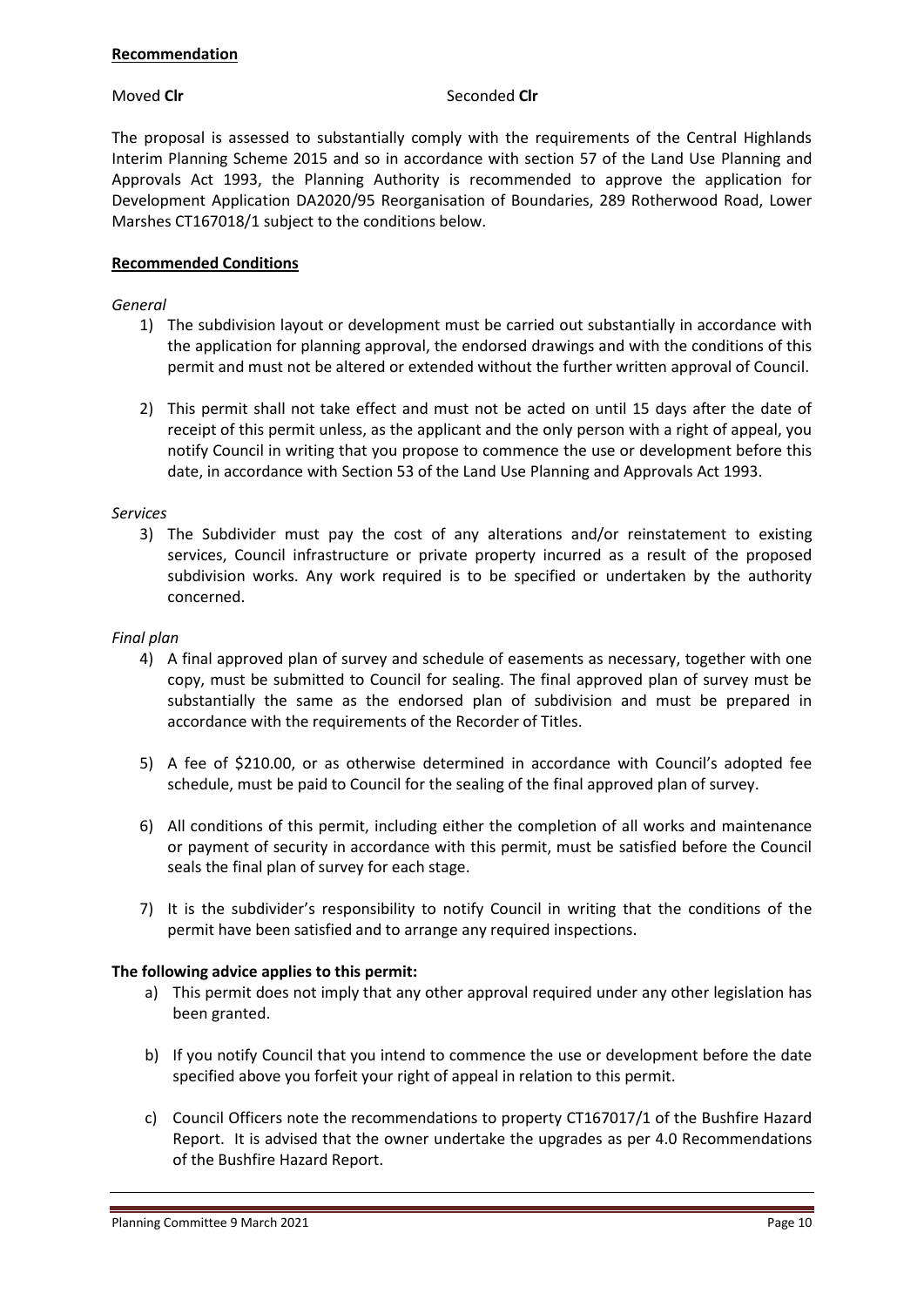#### **6.1 DISCUSSION PAPER: DRAFT CENTRAL HIGHLANDS LOCAL PROVISIONS SCHEDULE – RESPONSE TO THE TASMANIAN PLANNING COMMISSION**

#### **Report By**

Planning Consultant (SMC) Damian Mackey

#### **Attachments**

- 1. Correspondence from Tasmanian Planning Commission, 23 December 2020, with Attachment 1 and Attachment 2.
- 2. Correspondence to Tasmanian Planning Commission, 13 January 2021.
- 3. Correspondence from Tasmanian Planning Commission, 27 January 2021.

#### **Enclosures**

Discussion Paper 1 – Extent of Local Heritage Places

Discussion Paper 2 – Mining Leases

Discussion Paper 3 – Rural & Agricultural Zone Allocation

Discussion Paper 4 – Lake Meadowbank Specific Area Plan

Discussion Paper 5 – Zoning of Land with Conservation Covenants

#### **Purpose**

The purpose of this report and attached discussion papers is to consider Council's response to the feedback from the Tasmanian Planning Commission (TPC) dated 23 December 2020 regarding Council's draft Local Provisions Schedule for the Tasmanian Planning Scheme.

#### **Background**

As Councillors are aware, the Tasmanian Planning Scheme will consist of the State Planning Provisions (SPPs) and the Local Provisions Schedules (LPSs) from individual Councils.

Council is currently working to get its draft LPS in to a form that the TPC is prepared to endorse as suitable for public exhibition. Throughout the second half of 2020 there were various correspondence and conferences between Council and the TPC.

As at the end of 2020 the issues had been narrowed down to those set out in the TPC's correspondence of 23 December, (attached). This raised a number of questions that were considered by Council in January 2021 that were put to the TPC in correspondence dated 13 January 2021, (attached). The TPC's response was received by way of the letter dated 27 January, (attached). Key outcomes of the TPC's latest correspondence are:

 Council can use the '*Decision Tree & Guidelines for Mapping the Agriculture and Rural Zones*' by AK Consultants to determine the allocation of these zones without having to engage external consultants when departing from the States' broad-brush map: *Land Potentially Suitable for the Agriculture Zone*, (the 'LPSAZ').